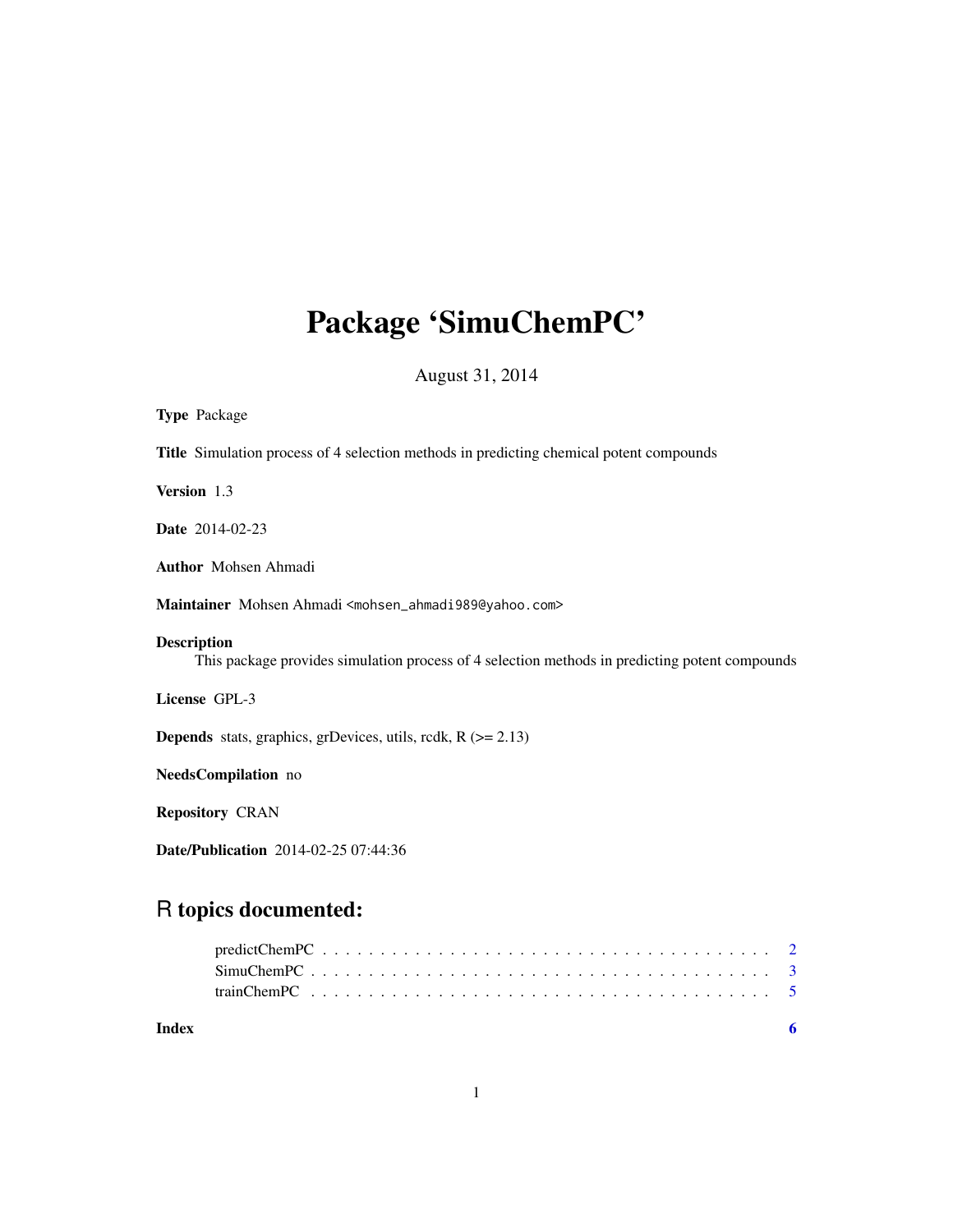<span id="page-1-0"></span>predictChemPC *predictChemPC*

# Description

This function performs a prediction method from 4 predicting potent compounds methods of this package. These methods are RA, EI, NN and GP.

# Usage

```
predictChemPC(xTrain, yTrain, xTest, loghyper, method="RA")
```
#### Arguments

| xTrain   | m * n martrix of train data.                                                                                                                |
|----------|---------------------------------------------------------------------------------------------------------------------------------------------|
| vTrain   | m * 1 matrix of target values consist of potencies, pIC50 or other measurements<br>of compound affinities that are desired to be maximized. |
| xTest    | $i^*$ n matrix of test data.                                                                                                                |
| loghyper | 3 * 1 matrix of loghyper parameters which is the output of trainChemPC func-<br>tion.                                                       |
| method   | One of "EI", "GP", "NN" or "RA".                                                                                                            |

# Details

This function withholds 4 methods to predict potent compounds.

method is one of: EI A compound for which maximum expected potency improvement is reached. GP A compound holding maximum predicted potency in test data is selected. NN A compound that is nearest (Tonimito Coefficient as distance measure) to the most potent compound in training data is selected. RA As it's name suggests, a compound is selected randomly.

Feature selection Feature selection employed in this package is based on Spearman Rank Correlation such that before each training step those attributes in which revealed a significant Spearman rank correlation with the logarithmic potency values (q-value < 5 are computed from original pvalues via the multiple testing correction method by Benjamini and Hochberg.

#### Value

It returns index of most potent compound in original test set w.r.t. selected method.

#### Author(s)

Mohsen Ahmadi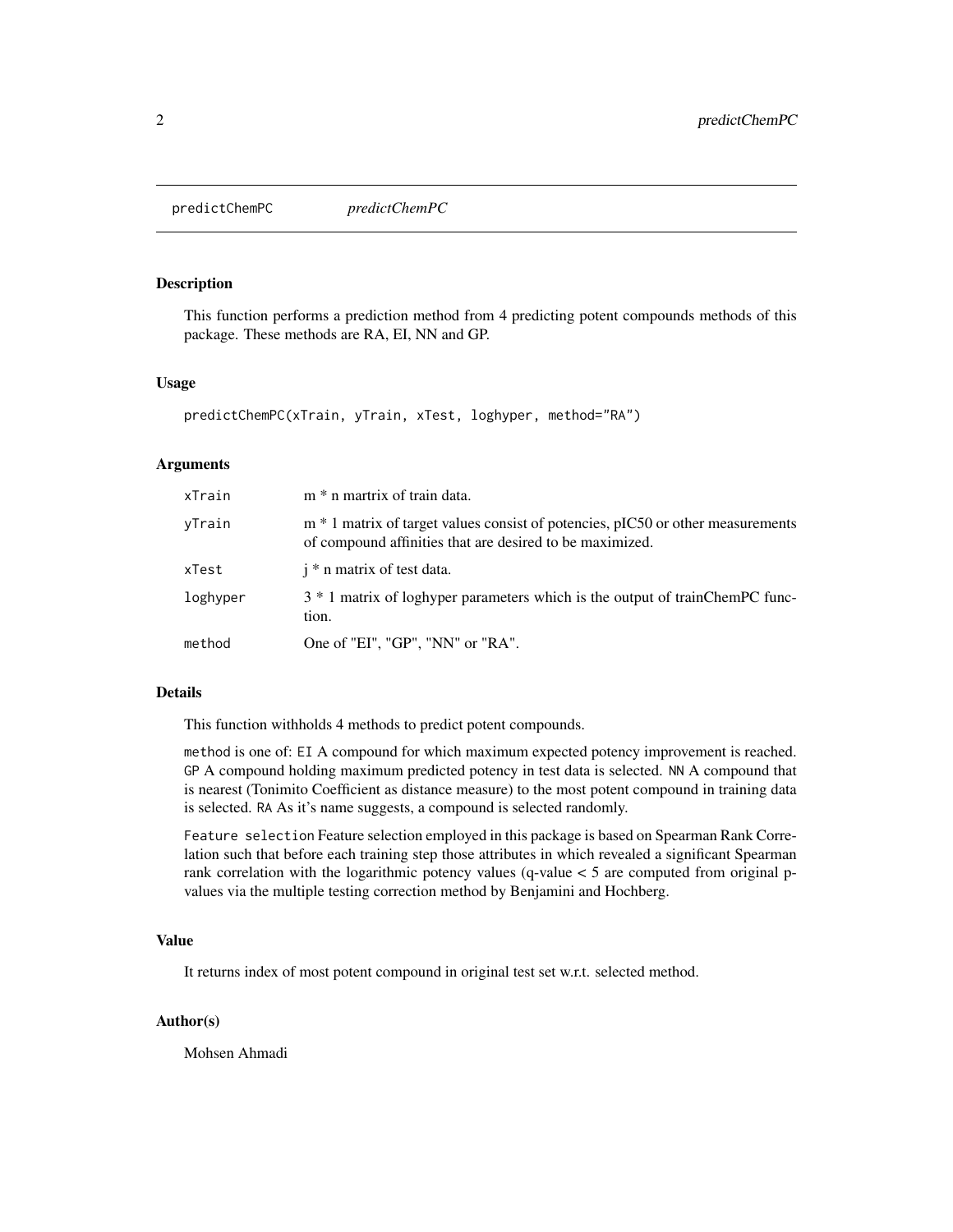# <span id="page-2-0"></span>SimuChemPC 3

#### References

1.Predicting Potent Compounds via Model-Based Global Optimization, Journal of Chemical Information and Modeling, 2013, 53 (3), pp 553-559, M Ahmadi, M Vogt, P Iyer, J Bajorath, H Froehlich. 2.Software MOE is used to calculate the numerical descriptors in data sets. Ref: http://www.chemcomp.com/MOE-Molecular\_Operating\_Environment.htm 3.ChEMBL was the source of the compound data and potency annotations in data sets. Ref: https://www.ebi.ac.uk/chembl/

# Examples

```
x = as.data-frame(array(1:100, dim=c(20,5)))y = as.matrix(as.numeric(array(1:20, dim=c(20,1))))xstar = as.data-frame(array(5:105, dim=c(20,5)))loghyper = trainChemPC(x, y)index = predictChemPC(x, y, xstar, loghyper, method="RA")
```
SimuChemPC *SimuChemPC*

#### Description

This function executes a simulation to compare 4 methods for predicting potent compounds. These methods are EI, GP, NN and RA.

#### Usage

SimuChemPC(dataX, dataY, method="RA", experiment=1)

# Arguments

| dataX      | m * n martrix of data (features/descriptors).                                                                                               |
|------------|---------------------------------------------------------------------------------------------------------------------------------------------|
| dataY      | m * 1 matrix of target values consist of potencies, pIC50 or other measurements<br>of compound affinities that are desired to be maximized. |
| method     | One of "EI". "GP". "NN" or "RA".                                                                                                            |
| experiment | An integer value that indicates a number by which experiment repeats. In our<br>published experiment it was set to 25.                      |

# Details

This function withholds 4 simulation methods to predict potent compounds . method can be RA, NN , EI or GP. The explanation of the abbreviations is listed below.

RA selection: One compound will be selected randomly and added to train data each time.

NN selection: The compound which is nearest (based on Tonimito Coefficient) to the most potent compound in training data is selected and added to train data.

EI selection A compound for which maximum expected potency improvement is reached, is selected and then it is added to train data.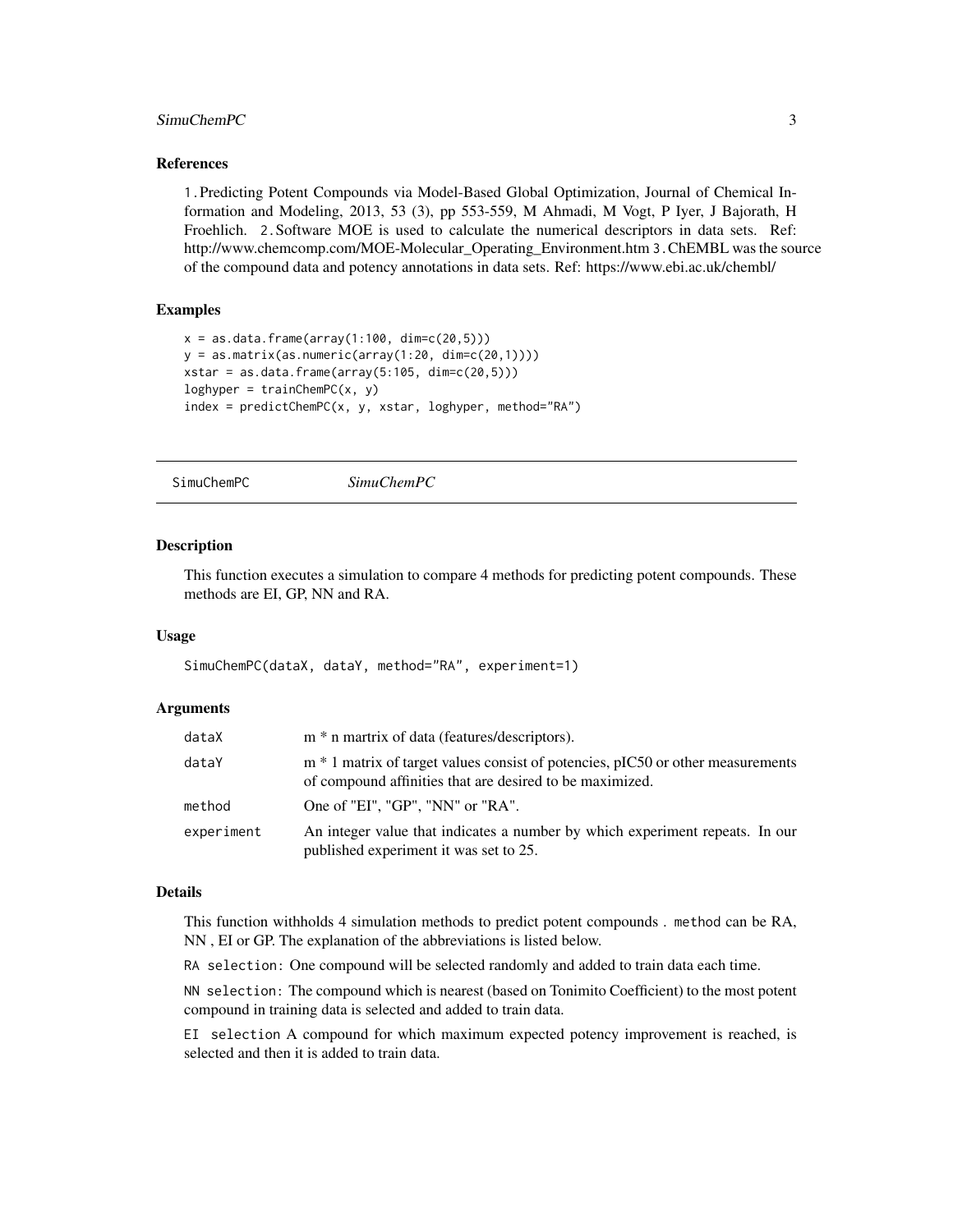GP selection A compound holding maximum potency in test data is selected.

Feature selection Feature selection employed in this package is based on Spearman Rank Correlation such that before each training step those attributes in which revealed a significant Spearman rank correlation with the logarithmic potency values  $(q$ -value  $< 5$  are computed from original pvalues via the multiple testing correction method by Benjamini and Hochberg.

The purpose of simulation step Simulation step is employed to select the compound(in the case where input files are chemical compounds) in which maximal expected potency improvement is met. Subsequently, this compound is added to train data and simulation continues until all test data are consumed. Finally, the number of simulation steps is determined which the algorithm used to select the most potent compound in the "original" test set.

In this code, given our data sets (chemical compounds), we do the followings:

1. We split our data into two distinguish parts namely Train and Test data

2. We do normalization on both parts

3. We employ a specific feature selection algorithm (i.e. Multiple Testing Correction) to overcome high dimensionality

4. Then we benefit Gaussian Process Regression in order to learn our model iteratively such that in each iteration training data are trained, the model is learnt and prediction is done for test data. One compound holding specific property will be added to train data and the progress will repeat until no test data is left.

Result of this work is accepted in the Journal of Chemical Information and Modeling within the subject "Predicting Potent Compounds via Model-Based Global Optimization".

#### Value

returns a matrix (m \* experiment) of original potencies in test set.

# Author(s)

Mohsen Ahmadi

#### References

1.Predicting Potent Compounds via Model-Based Global Optimization, Journal of Chemical Information and Modeling, 2013, 53 (3), pp 553-559, M Ahmadi, M Vogt, P Iyer, J Bajorath, H Froehlich. 2.Software MOE is used to calculate the numerical descriptors in data sets. Ref: http://www.chemcomp.com/MOE-Molecular\_Operating\_Environment.htm 3.ChEMBL was the source of the compound data and potency annotations in data sets. Ref: https://www.ebi.ac.uk/chembl/

# Examples

```
x = as.data-frame(array(1:100, dim=c(20,5)))y = as.matrix(as.numeric(array(1:20, dim=c(20,1))))
SimuChemPC(x, y, "RA", 5)
```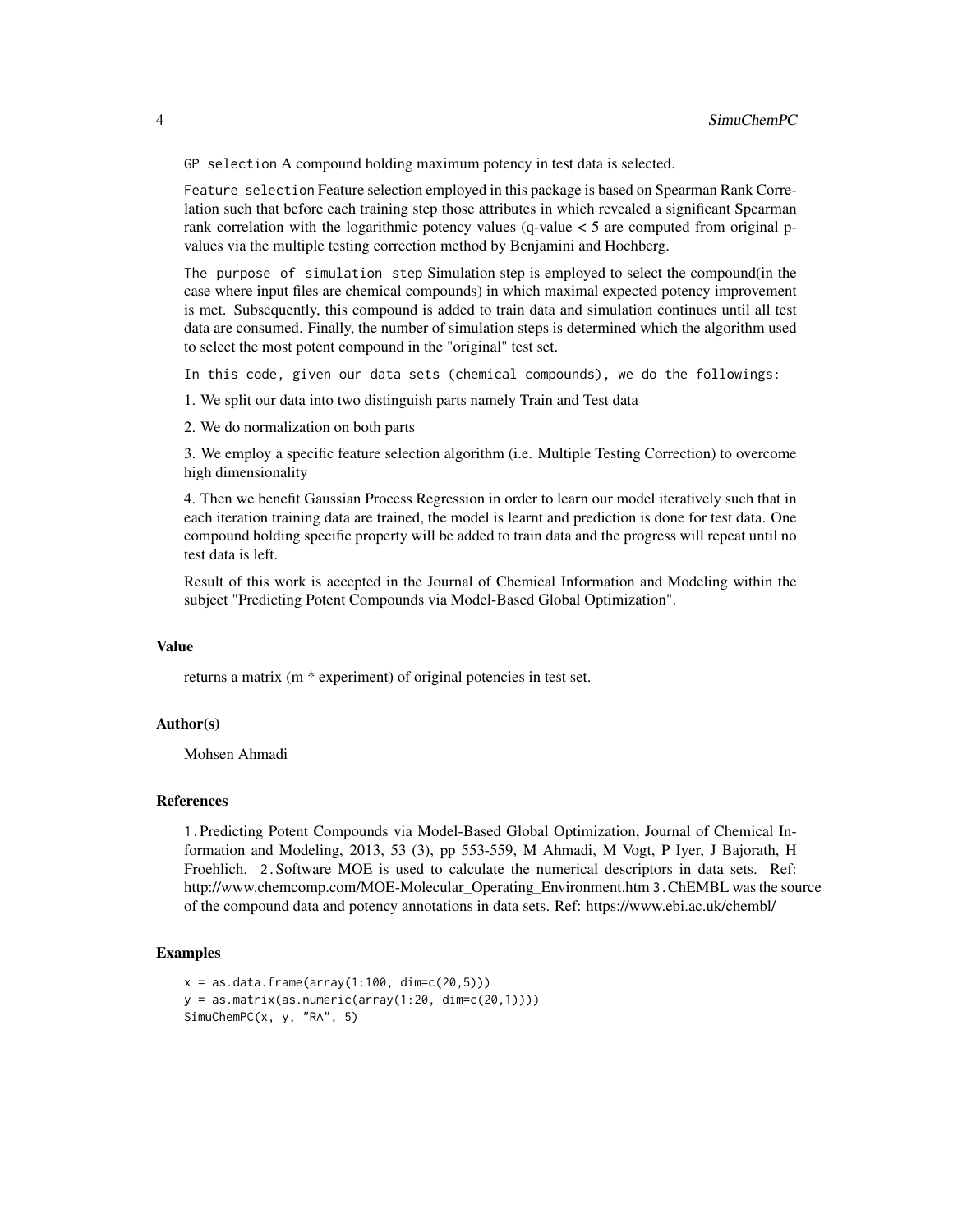<span id="page-4-0"></span>

# Description

Apply Gaussian Process Regression to learn the model.

# Usage

```
trainChemPC(xTrain, yTrain)
```
# Arguments

| xTrain | m * n martrix of train data.                                                      |
|--------|-----------------------------------------------------------------------------------|
| vTrain | $m * 1$ matrix of target values consist of potencies, pIC50 or other measurements |
|        | of compound affinities that are desired to be maximized.                          |

# Details

This function performs training step of GP or EI by finding loghyper parameters.

# Value

It returns a vector that holds calculated loghyper parameters.

# Author(s)

Mohsen Ahmadi

#### References

1.Predicting Potent Compounds via Model-Based Global Optimization, Journal of Chemical Information and Modeling, 2013, 53 (3), pp 553-559, M Ahmadi, M Vogt, P Iyer, J Bajorath, H Froehlich. 2.Software MOE is used to calculate the numerical descriptors in data sets. Ref: http://www.chemcomp.com/MOE-Molecular\_Operating\_Environment.htm 3.ChEMBL was the source of the compound data and potency annotations in data sets. Ref: https://www.ebi.ac.uk/chembl/

#### Examples

```
x = as.data-frame(array(1:100, dim=c(20,5)))y = as.matrix(as.numeric(array(1:20, dim=c(20,1))))loghyper = trainChemPC(x, y)
```